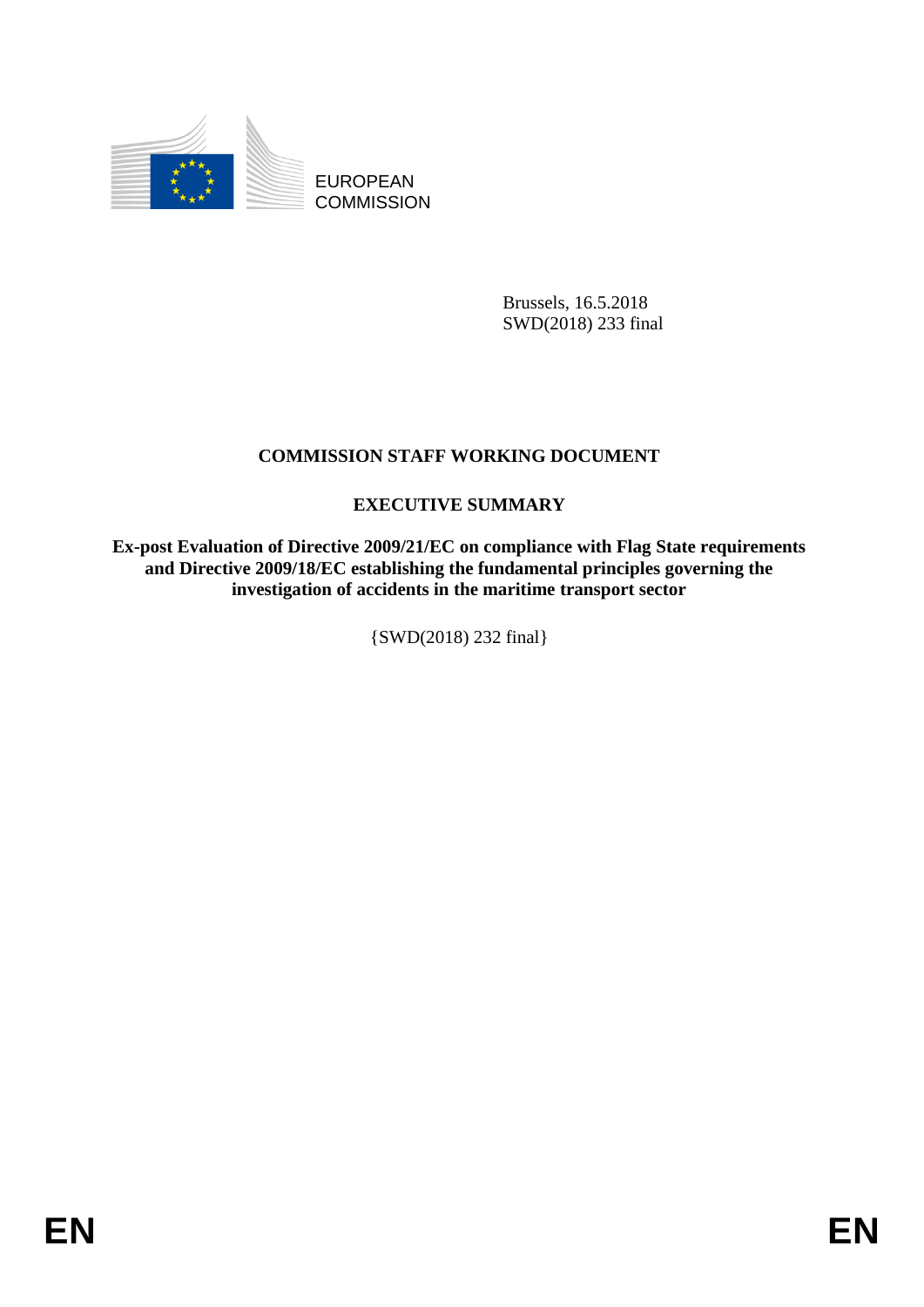## **EXECUTIVE SUMMARY**

This ex-post evaluation looks into Directive 2009/21/EC on compliance with flag State requirements and Directive 2009/18/EC establishing the fundamental principles governing the investigation of accidents in the maritime transport sector.

Action in the area of maritime transport aims at ensuring the long-term performance of the European maritime transport system as a whole to the benefit of all other economic sectors and to the final consumer. EU policy promotes strict implementation of maritime safety, security and pollution prevention rules, aiming to reduce the risk of serious maritime accidents and minimizing the environmental impact of maritime transport, while maintaining competitiveness.

International law (developed by the International Maritime Organization - IMO) requires that Member States as Flag States take all necessary steps to give the applicable international instruments full and complete effect. This is the non-delegable responsibility of any Flag State and the underlying core principle for ensuring that, from the point of view of safety and environmental protection, the training and competence of seafarers as well as living and working conditions on board a ship is fit for the service for which it is intended. Directive 2009/21/EC lays down the framework for oversight at EU level by making the (at that time voluntary) IMO audits mandatory for EU flag States. Hence, the effective discharge of all relevant obligations are verified through audits by the IMO of a flag State in its entirety and including all aspects, ship registers and administrative arrangements.

As part of a State's flag responsibilities is the core obligation to carry out casualty investigations. Directive 2009/18/EC incorporates the principles underlying the relevant international requirements (IMO) into EU law, but also introduce the important stipulation that accident investigation bodies need to be independent bodies given the nature of their work. Countries affected by an accident at sea have the responsibility to investigate the causes and propose ways of preventing recurrences in the future. Such investigations do not seek to determine or assign any civil or criminal liability but rather, in the EU context, to ensure (1) that accident investigation takes place (2) is reported and (3) is discussed so that the Member States can 'learn' from accidents and prevent them from happening again thereby improving maritime safety.

The purpose of the ex-post evaluation is to assess the application of the Flag State Directive and the Accident Investigation Directive taking into account their objectives and looking, among other points, into their impact on maritime safety and relevant developments both national and international relating to the discharge by Member States of obligations incumbent on States as flag States.

This combined ex-post evaluation exercise has been supported by a study carried out by an external contractor.

The evaluation examines the application and impacts of the two Directives from June 2011, when they took effect, until December 2015, in all EU Member States in which they have been implemented. The evaluation assesses the effectiveness, efficiency, relevance, coherence and EU added-value of the Directives.

As regards the Flag State Directive, Member States are obliged to discharge their obligations ensuring that all applicable rules at international and EU level are adhered to before granting a ship the right to fly their flag; enter into (one of) its register of ships and start operating. This is the fundamental of ensuring a level playing field in maritime safety, including training of seafarers and, pollution prevention internationally. To support Member States' flag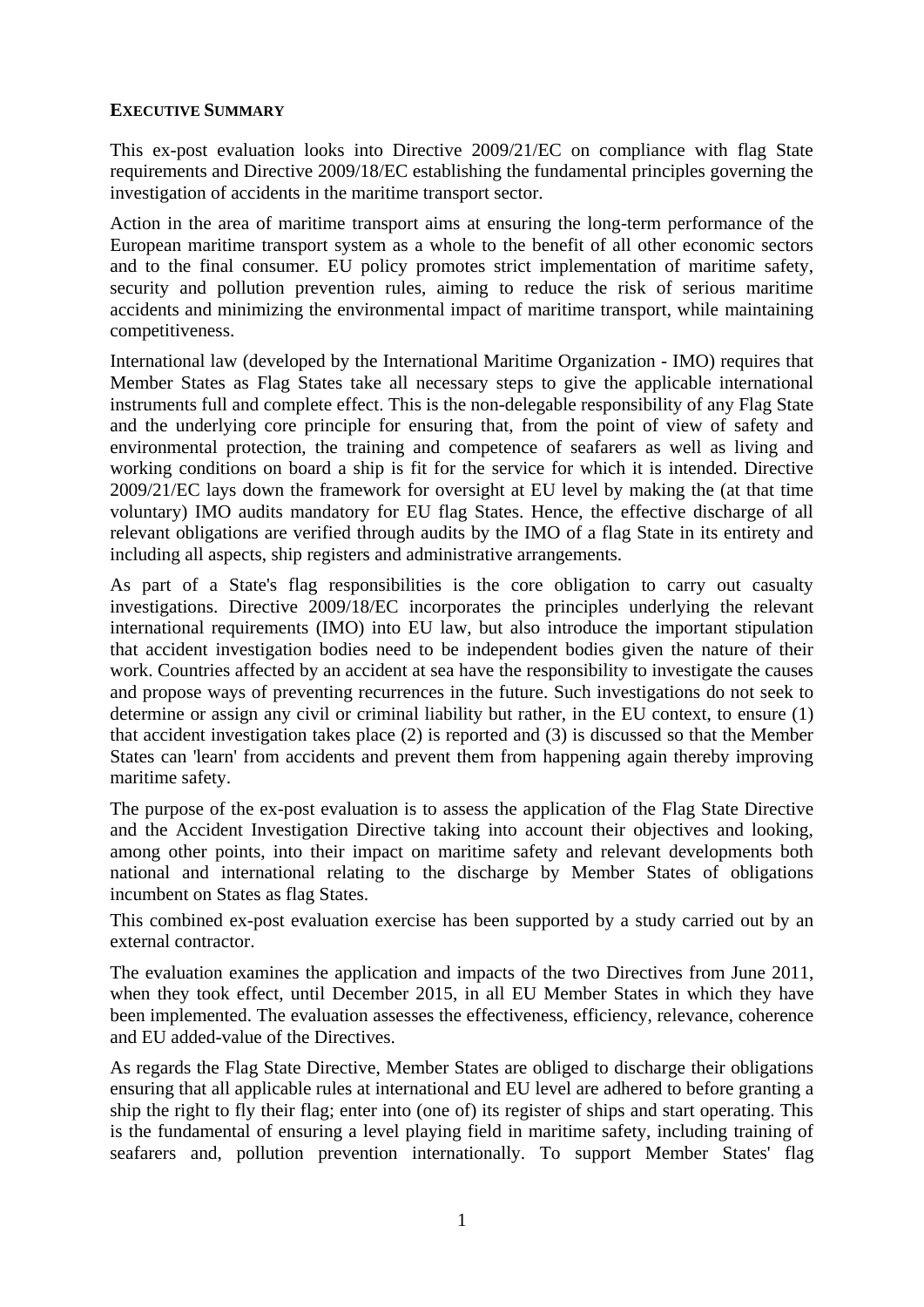administrations to effectively exercise their obligations, EU legislation required all Member States to develop, implement, certify and maintain a quality management system for the operational parts of the flag related activities.

In order to ensure effective oversight and control over their fleet each Member State must keep, and have readily available (normally in a Flag State register) detailed information and records concerning ships flying their flag, including information on marine casualties. For verification purposes, each Member State as flag State must mandatorily undergo an IMO Audit (non-mandatory at the time the Flag State Directive entered into force) and publish the outcome of the audit in accordance with relevant national legislation on confidentiality. The overall purpose is, on the one hand, to verify the level of implementation of IMO instruments by States in their capacity as flag States and, on the other hand, to identify and act upon any areas or issues to further improve the exercise of functions and operational oversight of vessels as part of continuous improvement.

The implementation of flag State (and coastal and port State) obligations under IMO instruments are guided by the IMO instruments and the now mandatory IMO Implementation of International Instruments Code (III Code) and cover areas such as implementation, delegation authority, enforcement, flag State surveyor, flag State investigations and review and improvement.

Accident investigation forms part of a flag States responsibilities, and in the EU context the Accident Investigation Directive, obliged Member States are to establish an independent investigative body to look into very serious marine casualties and decide on the investigation of others, to provide for a system of safety-focused investigations, to draw up commonly structured investigation reports and to populate the European Marine Casualty Information Database (EMCIP) created for this purpose. Safety investigations are conducted separately and are distinct from police, judicial or administrative investigations that may be conducted by either the flag or coastal states. To facilitate the work of Member States, a common methodology for investigating marine casualties and incidents has been developed. Moreover, a permanent cooperation framework of national investigative bodies has been established to enhance cooperation amongst them.

Without the Flag State Directive, it is likely that several EU Member States would not have undergone the IMO Audit, it is also unlikely that Member States would have, certified and maintained a quality management system (QMS) in accordance with international quality standards. The now Mandatory III-Code does not have this requirement. However, the most efficient way to meet the requirements in III-Code is to have and maintain a QMS.

Between 2011 and 2015, a total number of 12 Member States were grey listed by the PMoU. This resulted in those Member States having to prepare a report to the Commission identifying the causes for this status and corrective actions envisaged to improve their flag performance. Absent the Flag State Directive, it is unlikely that the relevant maritime administrations would have conducted a similar root cause analysis.

In the absence of the Accident Investigation Directive, it is likely that the 13 Accident Investigation bodies (AIBs) established since 2011 would not have been put in place. It is reasonable to state that, without the Directive, there would be far fewer AIBs and their legal position would have been less independent from other public bodies. Most of the countries with no AIB prior to 2011 used to conduct investigations primarily for criminal prosecution purposes. The creation of AIBs has given a boost to accident investigations for safety reasons, with an emphasis on independence and the development of safety recommendation for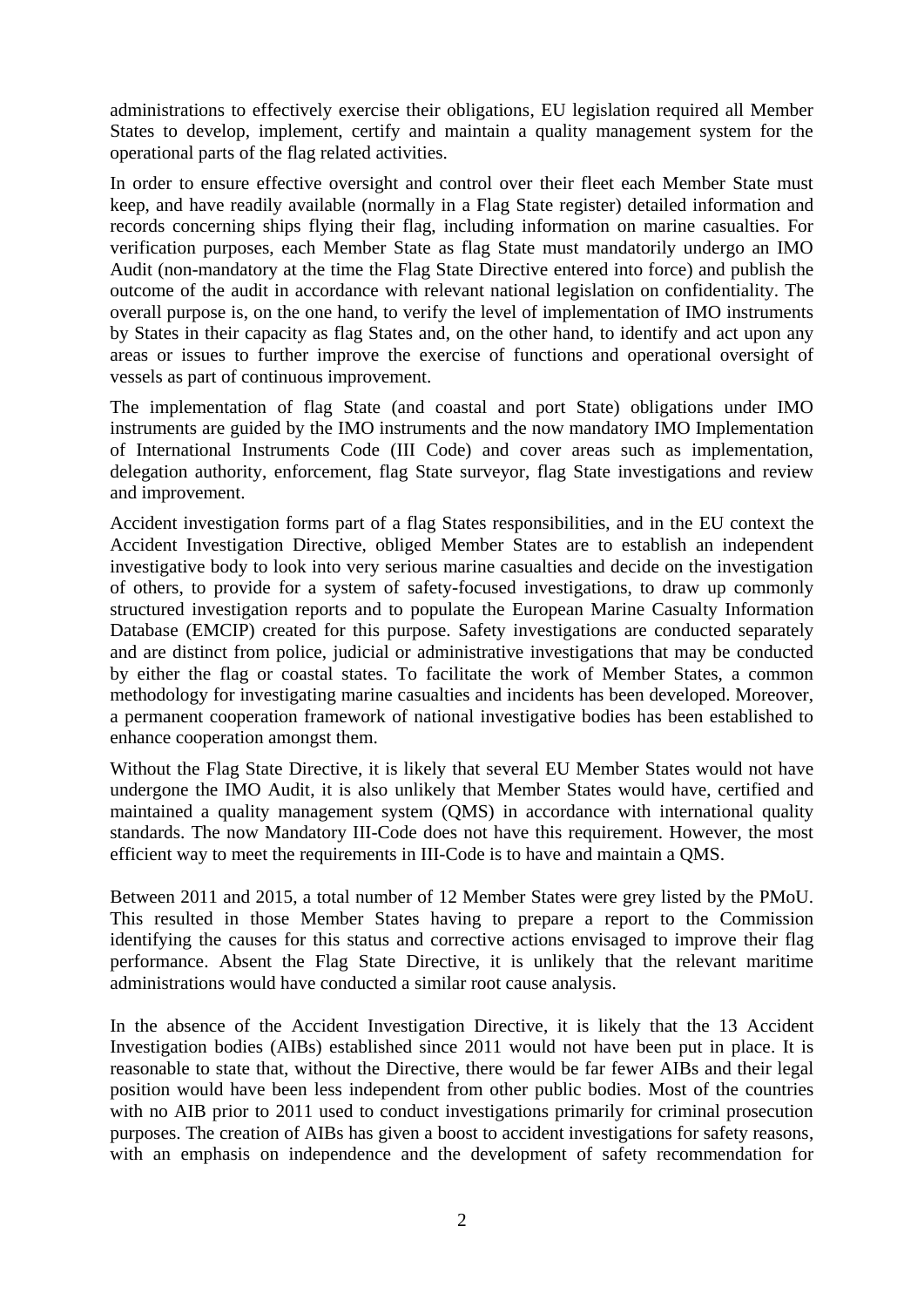accident prevention purposes. Without the Directive, there would be fewer AIBs and therefore a lower volume of safety investigations of accidents.

While the IMO had developed a casualty Investigation Code, the obligatory nature of the Accident Investigation Directive has led to a harmonised reporting of accidents and incidents, as a standard set of requirements has to be met. The creation of EMCIP has increased and facilitated reporting and the sharing of reports and this would not have been possible without the Directive.

The overall conclusion of this evaluation based on the conclusions for relevance, effectiveness, efficiency, coherence and EU added-value is that the two Directives have largely met expectations among all authorities involved achieving EU-wide benefits. They are meeting the (same) objectives as part of the overall maritime safety policy and provide support for national capacities in meeting international obligations and performing responsibilities and operational tasks in the maritime domain incumbent on them.

While most of the aspects related to coastal and port State obligations in the III-Code (which became mandatory for IMO Signatory States on 1 January 2016) are already the subject of EU legislation, the rules related to Member States as flag States, with the exception of the Accident Investigation Directive, are not equally well covered. The Flag State Directive has introduced more a frame of certain obligations for Member States as flags to ensure compliance with obligations incumbent upon them, awaiting the III-code to become mandatory.

Almost all EU Member States as flag States have delegated away almost all work on their fleet in commercial traffic, to recognised organisations (ROs) leaving them with domestic transport vessels and fishing vessels. It is important however to note that even if delegated to ROs, doing work on behalf of the flag, the responsibility remains with the flag State and there is therefore a need to maintain clear and strong monitoring, as also required by the III-Code. Issues regarding Flag State administrations and the resourcing thereof have been identified.

What has been identified as missing from the Flag State Directive are the Flag State obligations. As the relevant IMO instrument, the IMO III Code, has become mandatory in 2016, the directive could now be revised to align it to the III-Code as has been done with other IMO instruments, to ensure continued uniformity and enforcement, contributing to a higher level of maritime safety and maritime transport efficiency as well as guaranteeing a level playing field between Member States. The requirement for Member States as Flag State to undergo the now mandatory IMO Audit should be maintained and the provision of publishing outcomes and follow-up action strengthened.

As is the case for port and coastal State obligations, support to Member States in the exercise of their flag obligations making use of EMSA and benefitting from EU-wide systems (for risk assessment, monitoring and enforcement/compliance) would be very useful. An additional and linked element would be to have, as a start, non-mandatory EMSA training for flag State inspectors. This would enable maritime administrations to more effectively implement IMO conventions and at the same time contribute to a higher level of harmonisation of flag State inspections across Europe.